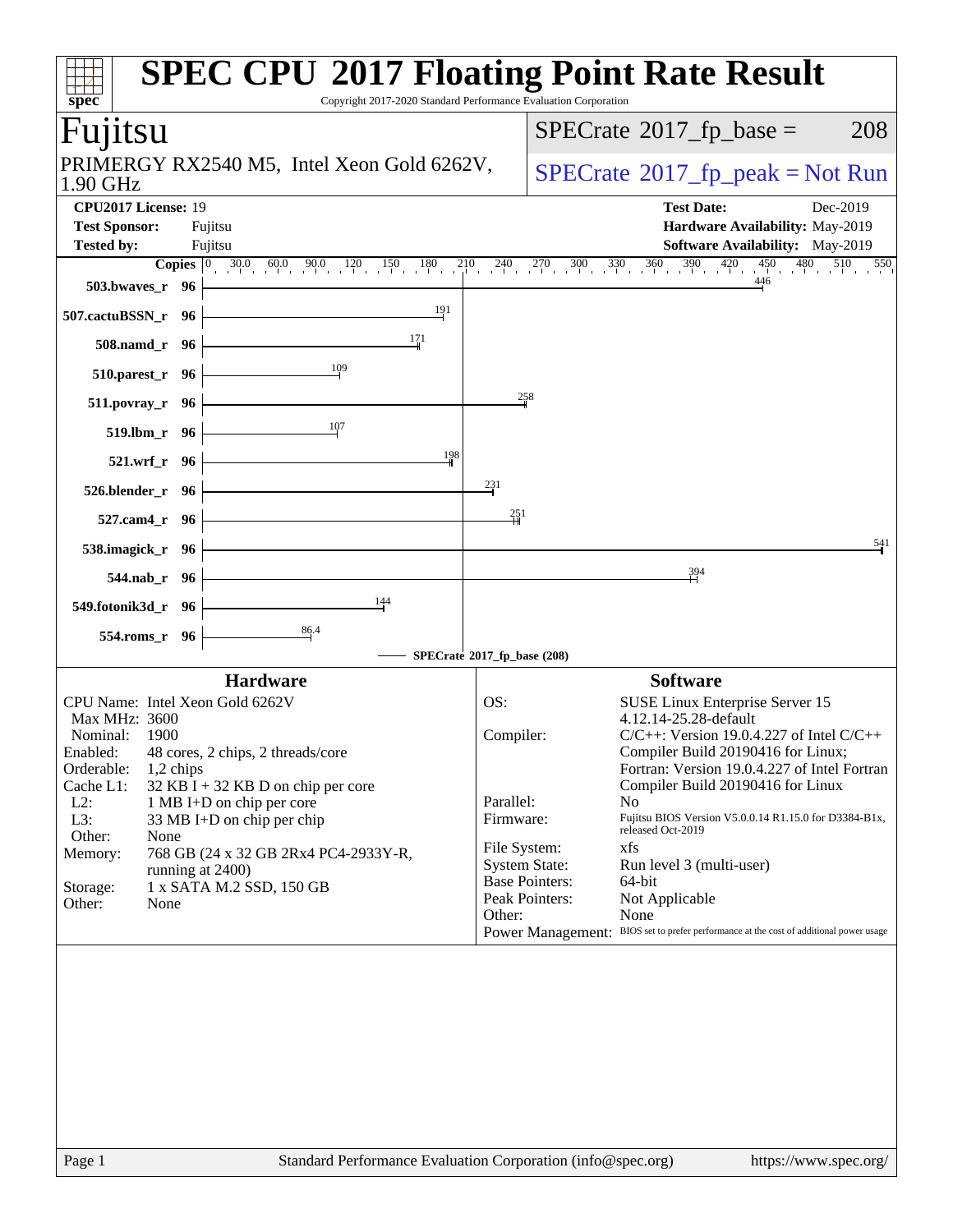Copyright 2017-2020 Standard Performance Evaluation Corporation

### Fujitsu

1.90 GHz PRIMERGY RX2540 M5, Intel Xeon Gold 6262V,  $\big|$  [SPECrate](http://www.spec.org/auto/cpu2017/Docs/result-fields.html#SPECrate2017fppeak) 2017 fp peak = Not Run

 $SPECTate@2017_fp\_base = 208$ 

**[CPU2017 License:](http://www.spec.org/auto/cpu2017/Docs/result-fields.html#CPU2017License)** 19 **[Test Date:](http://www.spec.org/auto/cpu2017/Docs/result-fields.html#TestDate)** Dec-2019 **[Test Sponsor:](http://www.spec.org/auto/cpu2017/Docs/result-fields.html#TestSponsor)** Fujitsu **[Hardware Availability:](http://www.spec.org/auto/cpu2017/Docs/result-fields.html#HardwareAvailability)** May-2019 **[Tested by:](http://www.spec.org/auto/cpu2017/Docs/result-fields.html#Testedby)** Fujitsu **Fujitsu <b>[Software Availability:](http://www.spec.org/auto/cpu2017/Docs/result-fields.html#SoftwareAvailability)** May-2019

#### **[Results Table](http://www.spec.org/auto/cpu2017/Docs/result-fields.html#ResultsTable)**

|                                   | <b>Base</b>   |                |                |                |            |                | <b>Peak</b> |               |                |              |                |              |                |              |
|-----------------------------------|---------------|----------------|----------------|----------------|------------|----------------|-------------|---------------|----------------|--------------|----------------|--------------|----------------|--------------|
| <b>Benchmark</b>                  | <b>Copies</b> | <b>Seconds</b> | Ratio          | <b>Seconds</b> | Ratio      | <b>Seconds</b> | Ratio       | <b>Copies</b> | <b>Seconds</b> | <b>Ratio</b> | <b>Seconds</b> | <b>Ratio</b> | <b>Seconds</b> | <b>Ratio</b> |
| 503.bwaves_r                      | 96            | 2157           | 446            | 2157           | 446        | 2156           | 447         |               |                |              |                |              |                |              |
| 507.cactuBSSN r                   | 96            | 635            | 191            | 634            | 192        | 635            | <u>191</u>  |               |                |              |                |              |                |              |
| $508$ .namd $r$                   | 96            | 533            | 171            | 529            | 172        | 532            | <b>171</b>  |               |                |              |                |              |                |              |
| 510.parest_r                      | 96            | 2307           | <b>109</b>     | 2307           | 109        | 2303           | 109         |               |                |              |                |              |                |              |
| 511.povray_r                      | 96            | 870            | 258            | 870            | 258        | 874            | 256         |               |                |              |                |              |                |              |
| 519.lbm r                         | 96            | 944            | 107            | 944            | 107        | 945            | 107         |               |                |              |                |              |                |              |
| $521$ .wrf r                      | 96            | 1091           | 197            | 1084           | <b>198</b> | 1083           | 199         |               |                |              |                |              |                |              |
| 526.blender r                     | 96            | 632            | <u>231</u>     | 633            | 231        | 632            | 231         |               |                |              |                |              |                |              |
| $527$ .cam $4r$                   | 96            | 668            | 251            | 677            | 248        | 665            | 253         |               |                |              |                |              |                |              |
| 538.imagick_r                     | 96            | 441            | 542            | 442            | 540        | 441            | 541         |               |                |              |                |              |                |              |
| 544.nab r                         | 96            | 410            | 394            | 410            | 394        | 416            | 389         |               |                |              |                |              |                |              |
| 549.fotonik3d r                   | 96            | 2589           | 145            | 2606           | 144        | 2607           | 144         |               |                |              |                |              |                |              |
| $554$ .roms_r                     | 96            | 1766           | 86.4           | 1765           | 86.4       | 1774           | 86.0        |               |                |              |                |              |                |              |
| $SPECrate^{\circ}2017$ _fp_base = | 208           |                |                |                |            |                |             |               |                |              |                |              |                |              |
| $SPECrate^{\circ}2017$ fp peak =  |               |                | <b>Not Run</b> |                |            |                |             |               |                |              |                |              |                |              |

Results appear in the [order in which they were run.](http://www.spec.org/auto/cpu2017/Docs/result-fields.html#RunOrder) Bold underlined text [indicates a median measurement.](http://www.spec.org/auto/cpu2017/Docs/result-fields.html#Median)

### **[Submit Notes](http://www.spec.org/auto/cpu2017/Docs/result-fields.html#SubmitNotes)**

 The numactl mechanism was used to bind copies to processors. The config file option 'submit' was used to generate numactl commands to bind each copy to a specific processor. For details, please see the config file.

### **[Operating System Notes](http://www.spec.org/auto/cpu2017/Docs/result-fields.html#OperatingSystemNotes)**

 Stack size set to unlimited using "ulimit -s unlimited" Kernel Boot Parameter set with : nohz\_full=1-95 Process tuning settings: echo 10000000 > /proc/sys/kernel/sched\_min\_granularity\_ns

### **[Environment Variables Notes](http://www.spec.org/auto/cpu2017/Docs/result-fields.html#EnvironmentVariablesNotes)**

Environment variables set by runcpu before the start of the run: LD\_LIBRARY\_PATH = "/home/Benchmark/SPECCPU2017-1.1.0/lib/intel64"

### **[General Notes](http://www.spec.org/auto/cpu2017/Docs/result-fields.html#GeneralNotes)**

 Environment variables set by runcpu before the start of the run: LD\_LIBRARY\_PATH = "/home/Benchmark/SPECCPU2017-1.1.0/lib/intel64"

**(Continued on next page)**

Page 2 Standard Performance Evaluation Corporation [\(info@spec.org\)](mailto:info@spec.org) <https://www.spec.org/>

**[spec](http://www.spec.org/)**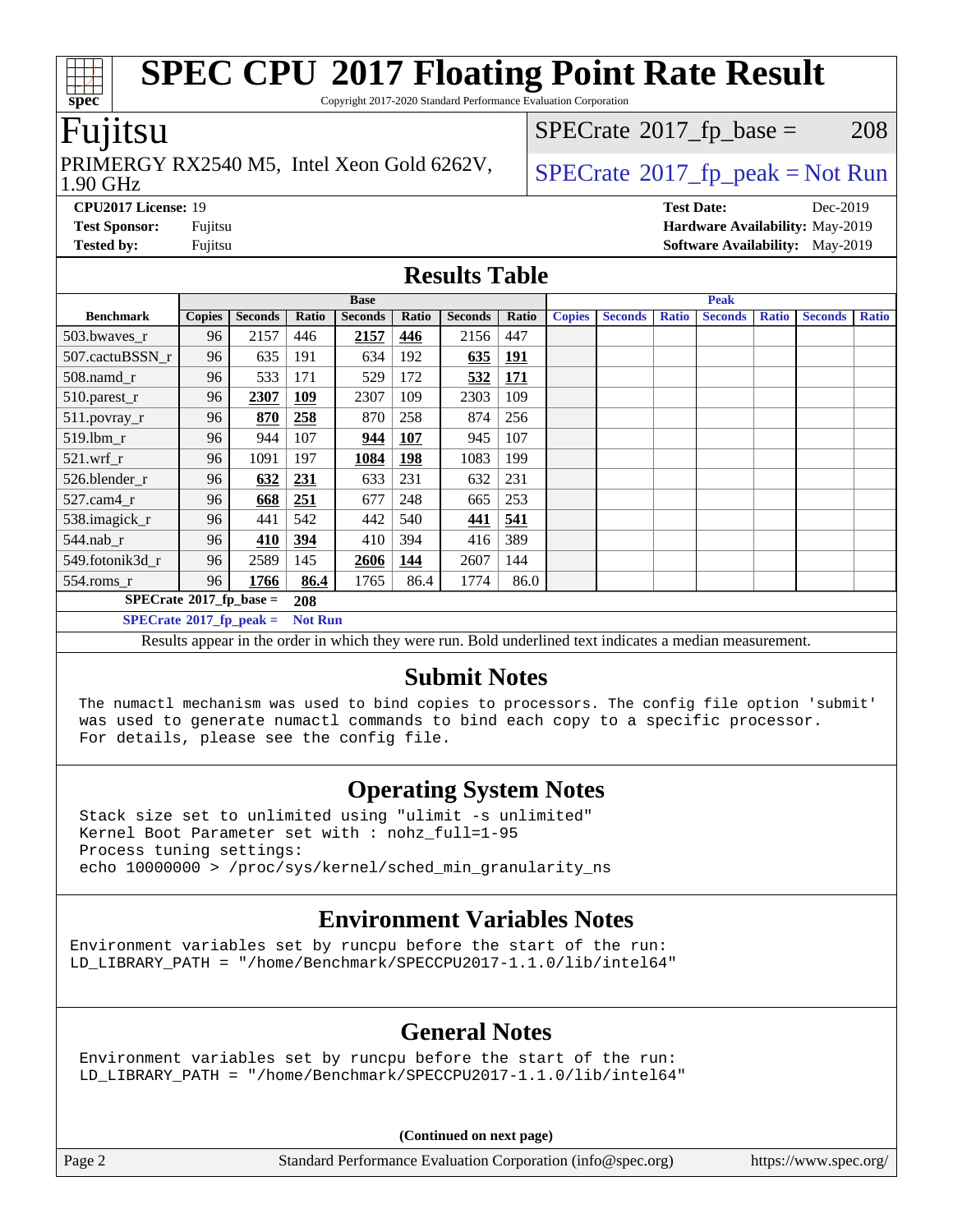Copyright 2017-2020 Standard Performance Evaluation Corporation

### Fujitsu

**[spec](http://www.spec.org/)**

1.90 GHz PRIMERGY RX2540 M5, Intel Xeon Gold 6262V,  $\big|$  [SPECrate](http://www.spec.org/auto/cpu2017/Docs/result-fields.html#SPECrate2017fppeak) 2017 fp peak = Not Run

 $SPECTate@2017_fp\_base = 208$ 

**[CPU2017 License:](http://www.spec.org/auto/cpu2017/Docs/result-fields.html#CPU2017License)** 19 **[Test Date:](http://www.spec.org/auto/cpu2017/Docs/result-fields.html#TestDate)** Dec-2019 **[Test Sponsor:](http://www.spec.org/auto/cpu2017/Docs/result-fields.html#TestSponsor)** Fujitsu **[Hardware Availability:](http://www.spec.org/auto/cpu2017/Docs/result-fields.html#HardwareAvailability)** May-2019 **[Tested by:](http://www.spec.org/auto/cpu2017/Docs/result-fields.html#Testedby)** Fujitsu **Fugital [Software Availability:](http://www.spec.org/auto/cpu2017/Docs/result-fields.html#SoftwareAvailability)** May-2019

#### **[General Notes \(Continued\)](http://www.spec.org/auto/cpu2017/Docs/result-fields.html#GeneralNotes)**

 Binaries compiled on a system with 1x Intel Core i9-799X CPU + 32GB RAM memory using Redhat Enterprise Linux 7.5 Transparent Huge Pages enabled by default Prior to runcpu invocation Filesystem page cache synced and cleared with: sync; echo 3> /proc/sys/vm/drop\_caches runcpu command invoked through numactl i.e.: numactl --interleave=all runcpu <etc> NA: The test sponsor attests, as of date of publication, that CVE-2017-5754 (Meltdown) is mitigated in the system as tested and documented. Yes: The test sponsor attests, as of date of publication, that CVE-2017-5753 (Spectre variant 1) is mitigated in the system as tested and documented. Yes: The test sponsor attests, as of date of publication, that CVE-2017-5715 (Spectre variant 2) is mitigated in the system as tested and documented. **[Platform Notes](http://www.spec.org/auto/cpu2017/Docs/result-fields.html#PlatformNotes)** BIOS configuration: LLC Dead Line Alloc = Disabled LLC prefetch = Enabled Patrol Scrub = Disabled WR CRC feature Control = Disabled Fan Control = Full Sysinfo program /home/Benchmark/SPECCPU2017-1.1.0/bin/sysinfo Rev: r6365 of 2019-08-21 295195f888a3d7edb1e6e46a485a0011 running on linux-871b Mon Dec 2 03:23:59 2019 SUT (System Under Test) info as seen by some common utilities. For more information on this section, see <https://www.spec.org/cpu2017/Docs/config.html#sysinfo> From /proc/cpuinfo model name : Intel(R) Xeon(R) Gold 6262V CPU @ 1.90GHz 2 "physical id"s (chips) 96 "processors" cores, siblings (Caution: counting these is hw and system dependent. The following excerpts from /proc/cpuinfo might not be reliable. Use with caution.) cpu cores : 24 siblings : 48 physical 0: cores 0 1 2 3 4 5 8 9 10 11 12 13 16 17 18 19 20 21 24 25 26 27 28 29 physical 1: cores 0 1 2 3 4 5 8 9 10 11 12 13 16 17 18 19 20 21 24 25 26 27 28 29 From lscpu: Architecture: x86\_64 CPU op-mode(s): 32-bit, 64-bit **(Continued on next page)**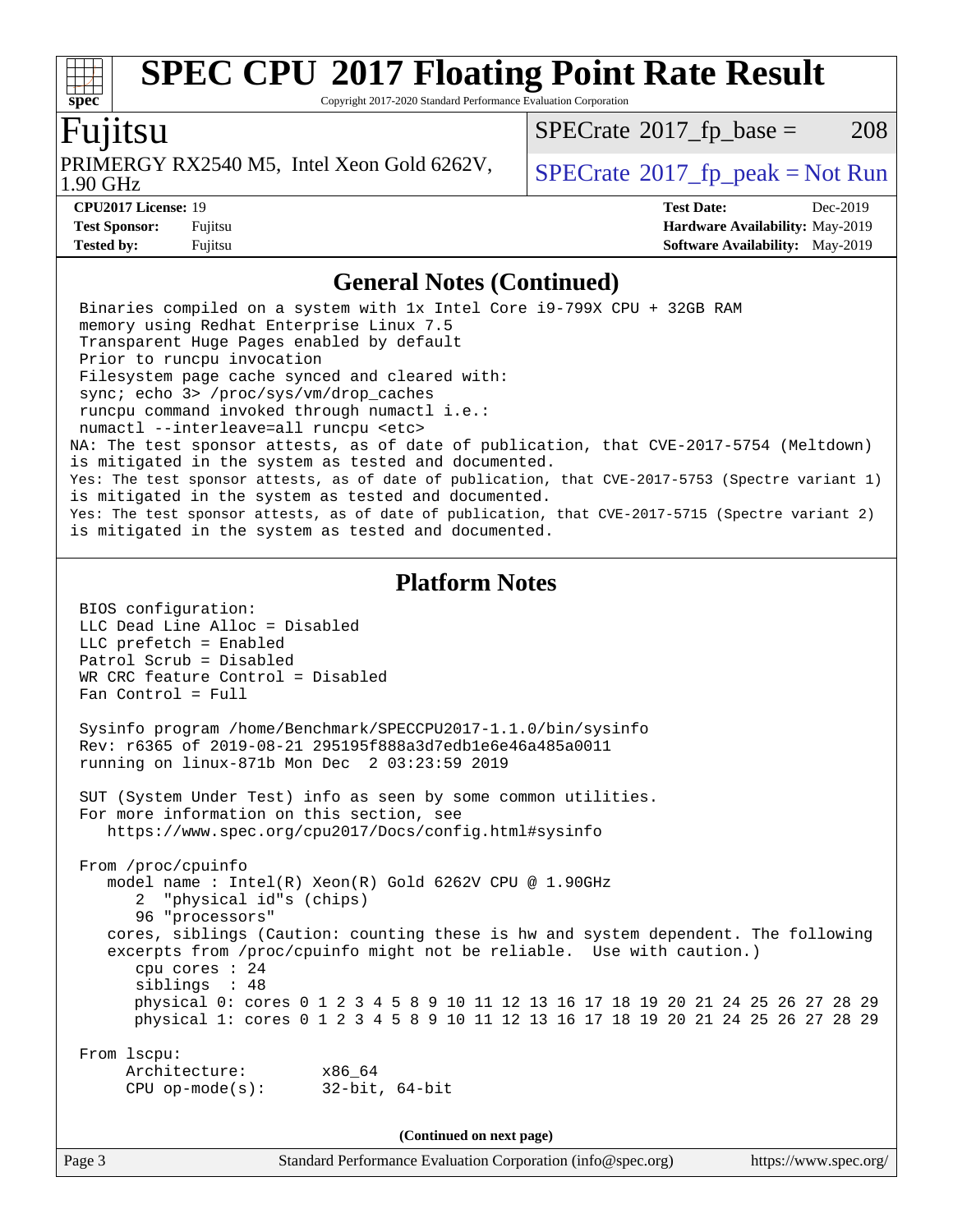Copyright 2017-2020 Standard Performance Evaluation Corporation

### Fujitsu

**[spec](http://www.spec.org/)**

 $\pm$ 

PRIMERGY RX2540 M5, Intel Xeon Gold 6262V,<br>1.90 GHz

 $SPECTate<sup>®</sup>2017_fp_peak = Not Run$  $SPECTate<sup>®</sup>2017_fp_peak = Not Run$  $SPECTate<sup>®</sup>2017_fp_peak = Not Run$  $SPECTate@2017_fp\_base = 208$ 

**[CPU2017 License:](http://www.spec.org/auto/cpu2017/Docs/result-fields.html#CPU2017License)** 19 **[Test Date:](http://www.spec.org/auto/cpu2017/Docs/result-fields.html#TestDate)** Dec-2019 **[Test Sponsor:](http://www.spec.org/auto/cpu2017/Docs/result-fields.html#TestSponsor)** Fujitsu **[Hardware Availability:](http://www.spec.org/auto/cpu2017/Docs/result-fields.html#HardwareAvailability)** May-2019 **[Tested by:](http://www.spec.org/auto/cpu2017/Docs/result-fields.html#Testedby)** Fujitsu **Fugital [Software Availability:](http://www.spec.org/auto/cpu2017/Docs/result-fields.html#SoftwareAvailability)** May-2019

### **[Platform Notes \(Continued\)](http://www.spec.org/auto/cpu2017/Docs/result-fields.html#PlatformNotes)**

| Byte Order:                   | Little Endian                                                                        |
|-------------------------------|--------------------------------------------------------------------------------------|
| CPU(s):                       | 96                                                                                   |
| On-line CPU(s) list: $0-95$   |                                                                                      |
| Thread(s) per core:           | 2                                                                                    |
| $Core(s)$ per socket:         | 24                                                                                   |
| Socket(s):                    | $\overline{a}$                                                                       |
| NUMA $node(s):$               | 4                                                                                    |
| Vendor ID:                    | GenuineIntel                                                                         |
| CPU family:                   | 6                                                                                    |
| Model:                        | 85                                                                                   |
| Model name:                   | $Intel(R) Xeon(R) Gold 6262V CPU @ 1.90GHz$                                          |
| Stepping:                     | $7\phantom{.}$                                                                       |
| CPU MHz:                      | 1900.000                                                                             |
| CPU max MHz:                  | 3600.0000                                                                            |
| CPU min MHz:                  | 800.0000                                                                             |
| BogoMIPS:                     | 3800.00                                                                              |
| Virtualization:<br>Lld cache: | $VT - x$<br>32K                                                                      |
| Lli cache:                    | 32K                                                                                  |
| $L2$ cache:                   | 1024K                                                                                |
| L3 cache:                     | 33792K                                                                               |
| NUMA node0 CPU(s):            | $0-2, 6-8, 12-14, 18-20, 48-50, 54-56, 60-62, 66-68$                                 |
| NUMA $node1$ $CPU(s):$        | 3-5, 9-11, 15-17, 21-23, 51-53, 57-59, 63-65, 69-71                                  |
| NUMA $node2$ $CPU(s):$        | $24-26$ , $30-32$ , $36-38$ , $42-44$ , $72-74$ , $78-80$ , $84-86$ , $90-92$        |
| NUMA node3 CPU(s):            | 27-29, 33-35, 39-41, 45-47, 75-77, 81-83, 87-89, 93-95                               |
| Flaqs:                        | fpu vme de pse tsc msr pae mce cx8 apic sep mtrr pge mca cmov                        |
|                               | pat pse36 clflush dts acpi mmx fxsr sse sse2 ss ht tm pbe syscall nx pdpe1gb rdtscp  |
|                               | lm constant_tsc art arch_perfmon pebs bts rep_good nopl xtopology nonstop_tsc cpuid  |
|                               | aperfmperf pni pclmulqdq dtes64 monitor ds_cpl vmx smx est tm2 ssse3 sdbg fma cx16   |
|                               | xtpr pdcm pcid dca sse4_1 sse4_2 x2apic movbe popcnt tsc_deadline_timer aes xsave    |
|                               | avx f16c rdrand lahf_lm abm 3dnowprefetch cpuid_fault epb cat_13 cdp_13              |
|                               | invpcid_single intel_ppin ssbd mba ibrs ibpb stibp ibrs_enhanced tpr_shadow vnmi     |
|                               | flexpriority ept vpid fsgsbase tsc_adjust bmil hle avx2 smep bmi2 erms invpcid rtm   |
|                               | cqm mpx rdt_a avx512f avx512dq rdseed adx smap clflushopt clwb intel_pt avx512cd     |
|                               | avx512bw avx512vl xsaveopt xsavec xgetbvl xsaves cqm_llc cqm_occup_llc cqm_mbm_total |
|                               | cqm_mbm_local dtherm ida arat pln pts hwp hwp_act_window hwp_epp hwp_pkg_req pku     |
|                               | ospke avx512_vnni flush_l1d arch_capabilities                                        |
|                               |                                                                                      |
| /proc/cpuinfo cache data      |                                                                                      |
| cache size : 33792 KB         |                                                                                      |
|                               | From numactl --hardware WARNING: a numactl 'node' might or might not correspond to a |
| physical chip.                |                                                                                      |
| $available: 4 nodes (0-3)$    |                                                                                      |
|                               | node 0 cpus: 0 1 2 6 7 8 12 13 14 18 19 20 48 49 50 54 55 56 60 61 62 66 67 68       |
| node 0 size: 192046 MB        |                                                                                      |
| node 0 free: 191659 MB        |                                                                                      |
|                               |                                                                                      |
|                               | (Continued on next page)                                                             |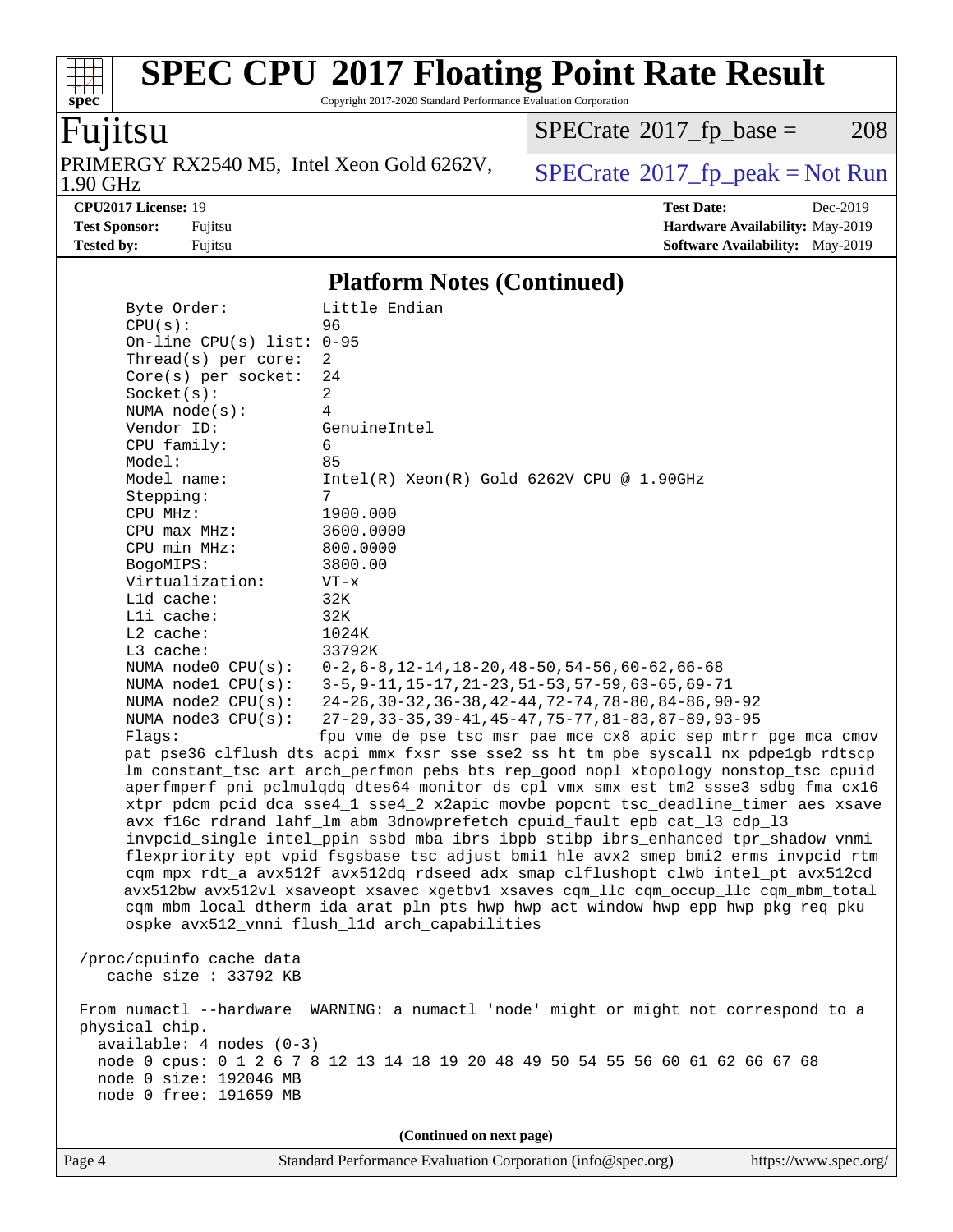Copyright 2017-2020 Standard Performance Evaluation Corporation

### Fujitsu

**[spec](http://www.spec.org/)**

1.90 GHz PRIMERGY RX2540 M5, Intel Xeon Gold 6262V,  $\big|$  [SPECrate](http://www.spec.org/auto/cpu2017/Docs/result-fields.html#SPECrate2017fppeak) 2017 fp peak = Not Run

 $SPECTate@2017_fp\_base = 208$ 

**[Test Sponsor:](http://www.spec.org/auto/cpu2017/Docs/result-fields.html#TestSponsor)** Fujitsu **[Hardware Availability:](http://www.spec.org/auto/cpu2017/Docs/result-fields.html#HardwareAvailability)** May-2019

**[CPU2017 License:](http://www.spec.org/auto/cpu2017/Docs/result-fields.html#CPU2017License)** 19 **[Test Date:](http://www.spec.org/auto/cpu2017/Docs/result-fields.html#TestDate)** Dec-2019

**[Platform Notes \(Continued\)](http://www.spec.org/auto/cpu2017/Docs/result-fields.html#PlatformNotes)**

**[Tested by:](http://www.spec.org/auto/cpu2017/Docs/result-fields.html#Testedby)** Fujitsu **Fugital [Software Availability:](http://www.spec.org/auto/cpu2017/Docs/result-fields.html#SoftwareAvailability)** May-2019

Page 5 Standard Performance Evaluation Corporation [\(info@spec.org\)](mailto:info@spec.org) <https://www.spec.org/> node 1 cpus: 3 4 5 9 10 11 15 16 17 21 22 23 51 52 53 57 58 59 63 64 65 69 70 71 node 1 size: 193531 MB node 1 free: 193211 MB node 2 cpus: 24 25 26 30 31 32 36 37 38 42 43 44 72 73 74 78 79 80 84 85 86 90 91 92 node 2 size: 193502 MB node 2 free: 193254 MB node 3 cpus: 27 28 29 33 34 35 39 40 41 45 46 47 75 76 77 81 82 83 87 88 89 93 94 95 node 3 size: 193529 MB node 3 free: 193280 MB node distances: node 0 1 2 3 0: 10 11 21 21 1: 11 10 21 21 2: 21 21 10 11 3: 21 21 11 10 From /proc/meminfo MemTotal: 791152648 kB HugePages\_Total: 0 Hugepagesize: 2048 kB From /etc/\*release\* /etc/\*version\* os-release: NAME="SLES" VERSION="15" VERSION\_ID="15" PRETTY\_NAME="SUSE Linux Enterprise Server 15" ID="sles" ID\_LIKE="suse" ANSI\_COLOR="0;32" CPE\_NAME="cpe:/o:suse:sles:15" uname -a: Linux linux-871b 4.12.14-25.28-default #1 SMP Wed Jan 16 20:00:47 UTC 2019 (dd6077c) x86\_64 x86\_64 x86\_64 GNU/Linux Kernel self-reported vulnerability status: CVE-2018-3620 (L1 Terminal Fault): Not affected Microarchitectural Data Sampling: No status reported CVE-2017-5754 (Meltdown): Not affected CVE-2018-3639 (Speculative Store Bypass): Vulnerable CVE-2017-5753 (Spectre variant 1): Mitigation: \_\_user pointer sanitization<br>CVE-2017-5715 (Spectre variant 2): Mitigation: Enhanced IBRS, IBPB: condition Mitigation: Enhanced IBRS, IBPB: conditional, RSB filling run-level 3 Dec 2 03:19 **(Continued on next page)**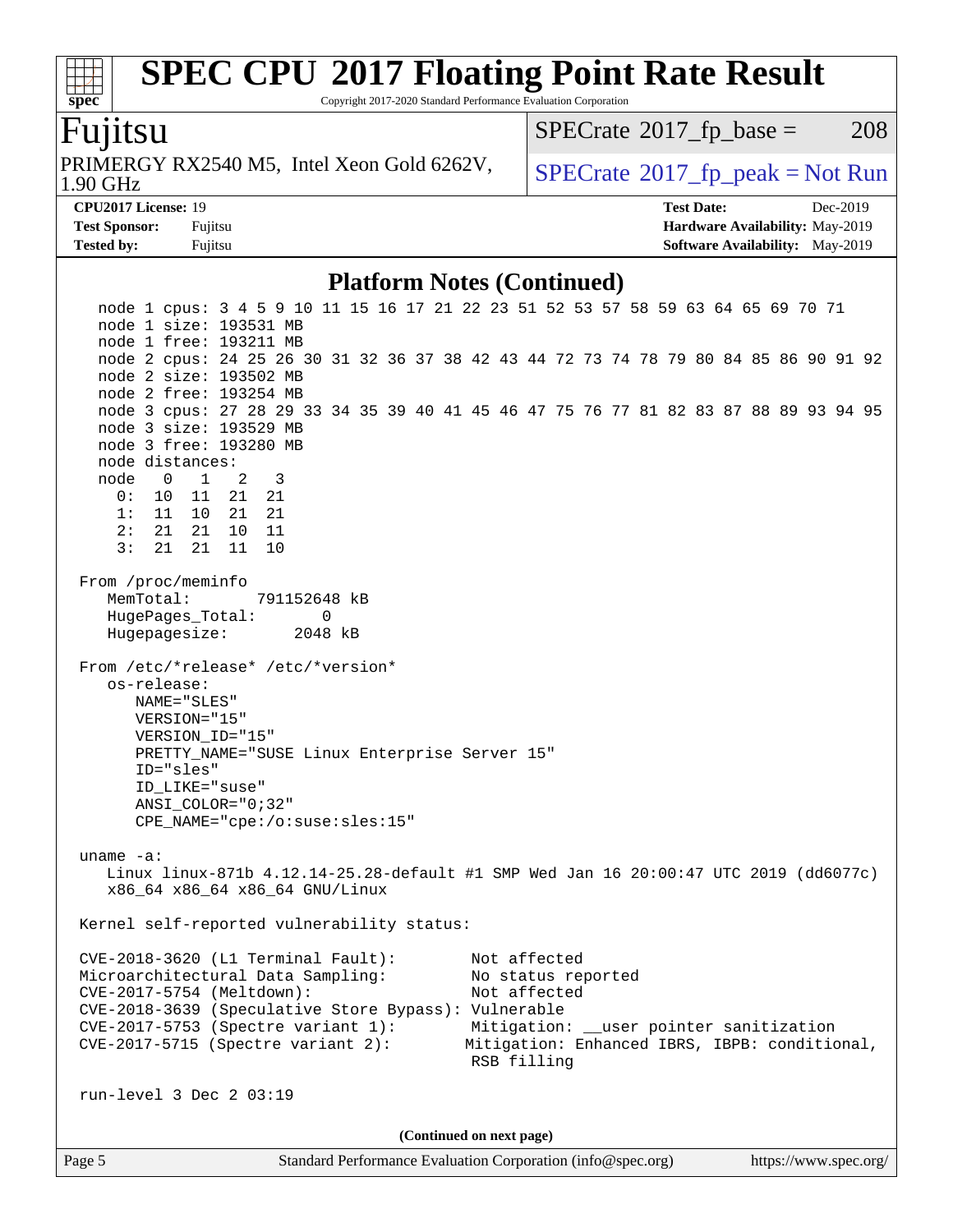#### **[SPEC CPU](http://www.spec.org/auto/cpu2017/Docs/result-fields.html#SPECCPU2017FloatingPointRateResult)[2017 Floating Point Rate Result](http://www.spec.org/auto/cpu2017/Docs/result-fields.html#SPECCPU2017FloatingPointRateResult)**  $\pm$ **[spec](http://www.spec.org/)** Copyright 2017-2020 Standard Performance Evaluation Corporation Fujitsu  $SPECTate$ <sup>®</sup>[2017\\_fp\\_base =](http://www.spec.org/auto/cpu2017/Docs/result-fields.html#SPECrate2017fpbase) 208 PRIMERGY RX2540 M5, Intel Xeon Gold 6262V,  $SPECrate^{\circ}2017_fp\_peak = Not Run$  $SPECrate^{\circ}2017_fp\_peak = Not Run$ 1.90 GHz

**[CPU2017 License:](http://www.spec.org/auto/cpu2017/Docs/result-fields.html#CPU2017License)** 19 **[Test Date:](http://www.spec.org/auto/cpu2017/Docs/result-fields.html#TestDate)** Dec-2019

**[Test Sponsor:](http://www.spec.org/auto/cpu2017/Docs/result-fields.html#TestSponsor)** Fujitsu **[Hardware Availability:](http://www.spec.org/auto/cpu2017/Docs/result-fields.html#HardwareAvailability)** May-2019 **[Tested by:](http://www.spec.org/auto/cpu2017/Docs/result-fields.html#Testedby)** Fujitsu **Fugital Example 2019 [Software Availability:](http://www.spec.org/auto/cpu2017/Docs/result-fields.html#SoftwareAvailability)** May-2019

#### **[Platform Notes \(Continued\)](http://www.spec.org/auto/cpu2017/Docs/result-fields.html#PlatformNotes)**

|                                                                          | SPEC is set to: /home/Benchmark/SPECCPU2017-1.1.0<br>Filesystem Type Size Used Avail Use% Mounted on<br>$\gamma$ dev/sda2 $\gamma$ xfs 140G 42G 98G 30% /                                                                                                                                                                                                                                                                                                  |
|--------------------------------------------------------------------------|------------------------------------------------------------------------------------------------------------------------------------------------------------------------------------------------------------------------------------------------------------------------------------------------------------------------------------------------------------------------------------------------------------------------------------------------------------|
| BIOS:<br>Vendor: FUJITSU<br>Product Family: SERVER<br>Serial: YMSQXXXXXX | From /sys/devices/virtual/dmi/id<br>FUJITSU // American Megatrends Inc. V5.0.0.14 R1.15.0 for D3384-Blx<br>10/17/2019<br>Product: PRIMERGY RX2540 M5                                                                                                                                                                                                                                                                                                       |
| Memory:                                                                  | Additional information from dmidecode follows. WARNING: Use caution when you interpret<br>this section. The 'dmidecode' program reads system data which is "intended to allow<br>hardware to be accurately determined", but the intent may not be met, as there are<br>frequent changes to hardware, firmware, and the "DMTF SMBIOS" standard.<br>24x Samsung M393A4K40CB2-CVF 32 GB 2 rank 2933, configured at 2400<br>(End of data from sysinfo program) |
|                                                                          | <b>Compiler Version Notes</b>                                                                                                                                                                                                                                                                                                                                                                                                                              |
| C                                                                        | 519.1bm_r(base) 538.imagick_r(base) 544.nab_r(base)                                                                                                                                                                                                                                                                                                                                                                                                        |
|                                                                          | Intel(R) C Intel(R) 64 Compiler for applications running on Intel(R) 64,<br>Version 19.0.4.227 Build 20190416<br>Copyright (C) 1985-2019 Intel Corporation. All rights reserved.                                                                                                                                                                                                                                                                           |
| C++                                                                      | $508.namd_r(base) 510.parest_r(base)$                                                                                                                                                                                                                                                                                                                                                                                                                      |
|                                                                          | Intel(R) $C++$ Intel(R) 64 Compiler for applications running on Intel(R) 64,<br>Version 19.0.4.227 Build 20190416<br>Copyright (C) 1985-2019 Intel Corporation. All rights reserved.                                                                                                                                                                                                                                                                       |
| $C++$ , $C$                                                              | 511.povray_r(base) 526.blender_r(base)                                                                                                                                                                                                                                                                                                                                                                                                                     |
|                                                                          | Intel(R) $C++$ Intel(R) 64 Compiler for applications running on Intel(R) 64,<br>Version 19.0.4.227 Build 20190416<br>Copyright (C) 1985-2019 Intel Corporation. All rights reserved.                                                                                                                                                                                                                                                                       |
|                                                                          | (Continued on next page)                                                                                                                                                                                                                                                                                                                                                                                                                                   |
| Page 6                                                                   | Standard Performance Evaluation Corporation (info@spec.org)<br>https://www.spec.org/                                                                                                                                                                                                                                                                                                                                                                       |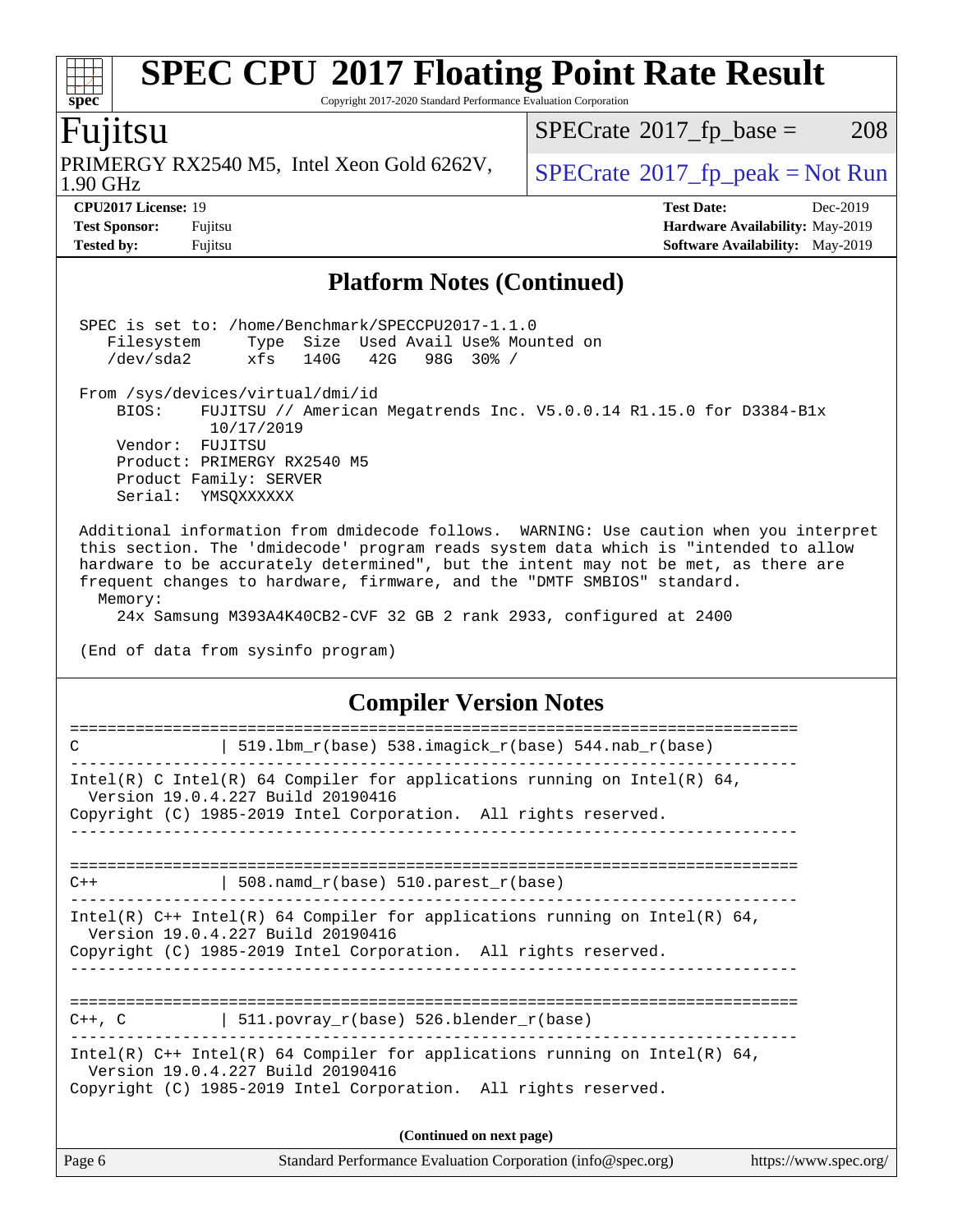Copyright 2017-2020 Standard Performance Evaluation Corporation

### Fujitsu

**[spec](http://www.spec.org/)**

 $+\ +$ 

1.90 GHz PRIMERGY RX2540 M5, Intel Xeon Gold 6262V,  $\big|$  [SPECrate](http://www.spec.org/auto/cpu2017/Docs/result-fields.html#SPECrate2017fppeak)®[2017\\_fp\\_peak = N](http://www.spec.org/auto/cpu2017/Docs/result-fields.html#SPECrate2017fppeak)ot Run

 $SPECTate@2017_fp\_base = 208$ 

**[CPU2017 License:](http://www.spec.org/auto/cpu2017/Docs/result-fields.html#CPU2017License)** 19 **[Test Date:](http://www.spec.org/auto/cpu2017/Docs/result-fields.html#TestDate)** Dec-2019 **[Test Sponsor:](http://www.spec.org/auto/cpu2017/Docs/result-fields.html#TestSponsor)** Fujitsu **[Hardware Availability:](http://www.spec.org/auto/cpu2017/Docs/result-fields.html#HardwareAvailability)** May-2019 **[Tested by:](http://www.spec.org/auto/cpu2017/Docs/result-fields.html#Testedby)** Fujitsu **Fugital [Software Availability:](http://www.spec.org/auto/cpu2017/Docs/result-fields.html#SoftwareAvailability)** May-2019

#### **[Compiler Version Notes \(Continued\)](http://www.spec.org/auto/cpu2017/Docs/result-fields.html#CompilerVersionNotes)**

| Intel(R) C Intel(R) 64 Compiler for applications running on Intel(R) 64,<br>Version 19.0.4.227 Build 20190416         |  |
|-----------------------------------------------------------------------------------------------------------------------|--|
| Copyright (C) 1985-2019 Intel Corporation. All rights reserved.                                                       |  |
|                                                                                                                       |  |
|                                                                                                                       |  |
| $C_{++}$ , C, Fortran   507.cactuBSSN $r(base)$                                                                       |  |
| Intel(R) $C++$ Intel(R) 64 Compiler for applications running on Intel(R) 64,<br>Version 19.0.4.227 Build 20190416     |  |
| Copyright (C) 1985-2019 Intel Corporation. All rights reserved.                                                       |  |
| Intel(R) C Intel(R) 64 Compiler for applications running on Intel(R) 64,<br>Version 19.0.4.227 Build 20190416         |  |
| Copyright (C) 1985-2019 Intel Corporation. All rights reserved.                                                       |  |
| Intel(R) Fortran Intel(R) 64 Compiler for applications running on $Intel(R)$<br>64, Version 19.0.4.227 Build 20190416 |  |
| Copyright (C) 1985-2019 Intel Corporation. All rights reserved.                                                       |  |
|                                                                                                                       |  |
|                                                                                                                       |  |
| Fortran 		   503.bwaves_r(base) 549.fotonik3d_r(base) 554.roms_r(base)                                                |  |
| $Intel(R)$ Fortran Intel(R) 64 Compiler for applications running on Intel(R)<br>64, Version 19.0.4.227 Build 20190416 |  |
| Copyright (C) 1985-2019 Intel Corporation. All rights reserved.                                                       |  |
| _ _ _ _ _ _ _ _ _ _ _ _ _ _ _ _                                                                                       |  |
|                                                                                                                       |  |
| Fortran, $C$   521.wrf_r(base) 527.cam4_r(base)                                                                       |  |
| $Intel(R)$ Fortran Intel(R) 64 Compiler for applications running on Intel(R)<br>64, Version 19.0.4.227 Build 20190416 |  |
| Copyright (C) 1985-2019 Intel Corporation. All rights reserved.                                                       |  |
| Intel(R) C Intel(R) 64 Compiler for applications running on Intel(R) 64,<br>Version 19.0.4.227 Build 20190416         |  |
| Copyright (C) 1985-2019 Intel Corporation. All rights reserved.                                                       |  |
|                                                                                                                       |  |

### **[Base Compiler Invocation](http://www.spec.org/auto/cpu2017/Docs/result-fields.html#BaseCompilerInvocation)**

[C benchmarks](http://www.spec.org/auto/cpu2017/Docs/result-fields.html#Cbenchmarks): [icc -m64 -std=c11](http://www.spec.org/cpu2017/results/res2020q1/cpu2017-20191223-20457.flags.html#user_CCbase_intel_icc_64bit_c11_33ee0cdaae7deeeab2a9725423ba97205ce30f63b9926c2519791662299b76a0318f32ddfffdc46587804de3178b4f9328c46fa7c2b0cd779d7a61945c91cd35)

[C++ benchmarks:](http://www.spec.org/auto/cpu2017/Docs/result-fields.html#CXXbenchmarks) [icpc -m64](http://www.spec.org/cpu2017/results/res2020q1/cpu2017-20191223-20457.flags.html#user_CXXbase_intel_icpc_64bit_4ecb2543ae3f1412ef961e0650ca070fec7b7afdcd6ed48761b84423119d1bf6bdf5cad15b44d48e7256388bc77273b966e5eb805aefd121eb22e9299b2ec9d9)

**(Continued on next page)**

Page 7 Standard Performance Evaluation Corporation [\(info@spec.org\)](mailto:info@spec.org) <https://www.spec.org/>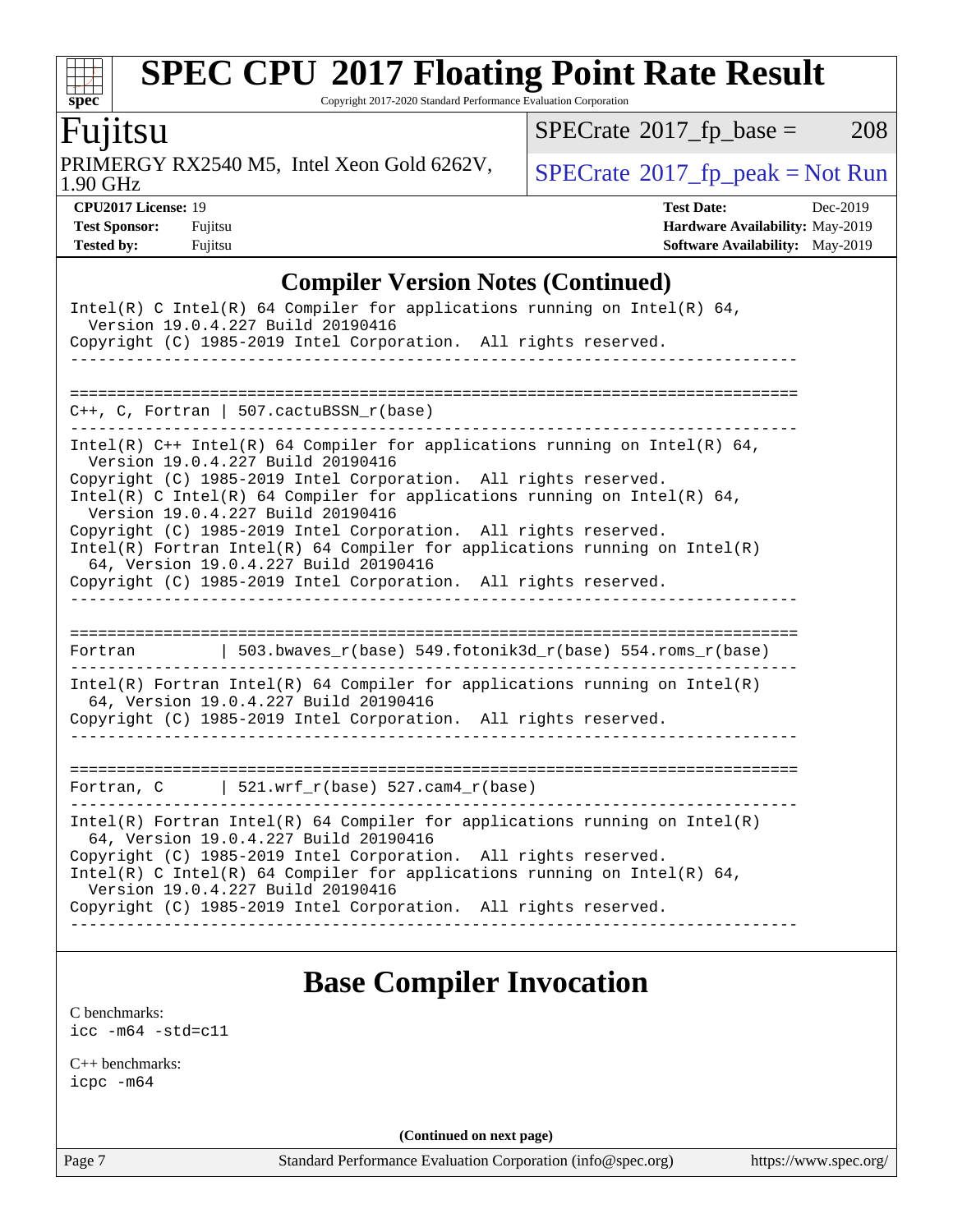Copyright 2017-2020 Standard Performance Evaluation Corporation

### Fujitsu

1.90 GHz PRIMERGY RX2540 M5, Intel Xeon Gold 6262V,  $\big|$  [SPECrate](http://www.spec.org/auto/cpu2017/Docs/result-fields.html#SPECrate2017fppeak) 2017 fp peak = Not Run

 $SPECTate@2017_fp\_base = 208$ 

**[spec](http://www.spec.org/)**

**[Tested by:](http://www.spec.org/auto/cpu2017/Docs/result-fields.html#Testedby)** Fujitsu **Fugital [Software Availability:](http://www.spec.org/auto/cpu2017/Docs/result-fields.html#SoftwareAvailability)** May-2019

**[CPU2017 License:](http://www.spec.org/auto/cpu2017/Docs/result-fields.html#CPU2017License)** 19 **[Test Date:](http://www.spec.org/auto/cpu2017/Docs/result-fields.html#TestDate)** Dec-2019 **[Test Sponsor:](http://www.spec.org/auto/cpu2017/Docs/result-fields.html#TestSponsor)** Fujitsu **[Hardware Availability:](http://www.spec.org/auto/cpu2017/Docs/result-fields.html#HardwareAvailability)** May-2019

### **[Base Compiler Invocation \(Continued\)](http://www.spec.org/auto/cpu2017/Docs/result-fields.html#BaseCompilerInvocation)**

[Fortran benchmarks](http://www.spec.org/auto/cpu2017/Docs/result-fields.html#Fortranbenchmarks): [ifort -m64](http://www.spec.org/cpu2017/results/res2020q1/cpu2017-20191223-20457.flags.html#user_FCbase_intel_ifort_64bit_24f2bb282fbaeffd6157abe4f878425411749daecae9a33200eee2bee2fe76f3b89351d69a8130dd5949958ce389cf37ff59a95e7a40d588e8d3a57e0c3fd751)

[Benchmarks using both Fortran and C](http://www.spec.org/auto/cpu2017/Docs/result-fields.html#BenchmarksusingbothFortranandC):

[ifort -m64](http://www.spec.org/cpu2017/results/res2020q1/cpu2017-20191223-20457.flags.html#user_CC_FCbase_intel_ifort_64bit_24f2bb282fbaeffd6157abe4f878425411749daecae9a33200eee2bee2fe76f3b89351d69a8130dd5949958ce389cf37ff59a95e7a40d588e8d3a57e0c3fd751) [icc -m64 -std=c11](http://www.spec.org/cpu2017/results/res2020q1/cpu2017-20191223-20457.flags.html#user_CC_FCbase_intel_icc_64bit_c11_33ee0cdaae7deeeab2a9725423ba97205ce30f63b9926c2519791662299b76a0318f32ddfffdc46587804de3178b4f9328c46fa7c2b0cd779d7a61945c91cd35)

[Benchmarks using both C and C++](http://www.spec.org/auto/cpu2017/Docs/result-fields.html#BenchmarksusingbothCandCXX): [icpc -m64](http://www.spec.org/cpu2017/results/res2020q1/cpu2017-20191223-20457.flags.html#user_CC_CXXbase_intel_icpc_64bit_4ecb2543ae3f1412ef961e0650ca070fec7b7afdcd6ed48761b84423119d1bf6bdf5cad15b44d48e7256388bc77273b966e5eb805aefd121eb22e9299b2ec9d9) [icc -m64 -std=c11](http://www.spec.org/cpu2017/results/res2020q1/cpu2017-20191223-20457.flags.html#user_CC_CXXbase_intel_icc_64bit_c11_33ee0cdaae7deeeab2a9725423ba97205ce30f63b9926c2519791662299b76a0318f32ddfffdc46587804de3178b4f9328c46fa7c2b0cd779d7a61945c91cd35)

[Benchmarks using Fortran, C, and C++:](http://www.spec.org/auto/cpu2017/Docs/result-fields.html#BenchmarksusingFortranCandCXX) [icpc -m64](http://www.spec.org/cpu2017/results/res2020q1/cpu2017-20191223-20457.flags.html#user_CC_CXX_FCbase_intel_icpc_64bit_4ecb2543ae3f1412ef961e0650ca070fec7b7afdcd6ed48761b84423119d1bf6bdf5cad15b44d48e7256388bc77273b966e5eb805aefd121eb22e9299b2ec9d9) [icc -m64 -std=c11](http://www.spec.org/cpu2017/results/res2020q1/cpu2017-20191223-20457.flags.html#user_CC_CXX_FCbase_intel_icc_64bit_c11_33ee0cdaae7deeeab2a9725423ba97205ce30f63b9926c2519791662299b76a0318f32ddfffdc46587804de3178b4f9328c46fa7c2b0cd779d7a61945c91cd35) [ifort -m64](http://www.spec.org/cpu2017/results/res2020q1/cpu2017-20191223-20457.flags.html#user_CC_CXX_FCbase_intel_ifort_64bit_24f2bb282fbaeffd6157abe4f878425411749daecae9a33200eee2bee2fe76f3b89351d69a8130dd5949958ce389cf37ff59a95e7a40d588e8d3a57e0c3fd751)

### **[Base Portability Flags](http://www.spec.org/auto/cpu2017/Docs/result-fields.html#BasePortabilityFlags)**

 503.bwaves\_r: [-DSPEC\\_LP64](http://www.spec.org/cpu2017/results/res2020q1/cpu2017-20191223-20457.flags.html#suite_basePORTABILITY503_bwaves_r_DSPEC_LP64) 507.cactuBSSN\_r: [-DSPEC\\_LP64](http://www.spec.org/cpu2017/results/res2020q1/cpu2017-20191223-20457.flags.html#suite_basePORTABILITY507_cactuBSSN_r_DSPEC_LP64) 508.namd\_r: [-DSPEC\\_LP64](http://www.spec.org/cpu2017/results/res2020q1/cpu2017-20191223-20457.flags.html#suite_basePORTABILITY508_namd_r_DSPEC_LP64) 510.parest\_r: [-DSPEC\\_LP64](http://www.spec.org/cpu2017/results/res2020q1/cpu2017-20191223-20457.flags.html#suite_basePORTABILITY510_parest_r_DSPEC_LP64) 511.povray\_r: [-DSPEC\\_LP64](http://www.spec.org/cpu2017/results/res2020q1/cpu2017-20191223-20457.flags.html#suite_basePORTABILITY511_povray_r_DSPEC_LP64) 519.lbm\_r: [-DSPEC\\_LP64](http://www.spec.org/cpu2017/results/res2020q1/cpu2017-20191223-20457.flags.html#suite_basePORTABILITY519_lbm_r_DSPEC_LP64) 521.wrf\_r: [-DSPEC\\_LP64](http://www.spec.org/cpu2017/results/res2020q1/cpu2017-20191223-20457.flags.html#suite_basePORTABILITY521_wrf_r_DSPEC_LP64) [-DSPEC\\_CASE\\_FLAG](http://www.spec.org/cpu2017/results/res2020q1/cpu2017-20191223-20457.flags.html#b521.wrf_r_baseCPORTABILITY_DSPEC_CASE_FLAG) [-convert big\\_endian](http://www.spec.org/cpu2017/results/res2020q1/cpu2017-20191223-20457.flags.html#user_baseFPORTABILITY521_wrf_r_convert_big_endian_c3194028bc08c63ac5d04de18c48ce6d347e4e562e8892b8bdbdc0214820426deb8554edfa529a3fb25a586e65a3d812c835984020483e7e73212c4d31a38223) 526.blender\_r: [-DSPEC\\_LP64](http://www.spec.org/cpu2017/results/res2020q1/cpu2017-20191223-20457.flags.html#suite_basePORTABILITY526_blender_r_DSPEC_LP64) [-DSPEC\\_LINUX](http://www.spec.org/cpu2017/results/res2020q1/cpu2017-20191223-20457.flags.html#b526.blender_r_baseCPORTABILITY_DSPEC_LINUX) [-funsigned-char](http://www.spec.org/cpu2017/results/res2020q1/cpu2017-20191223-20457.flags.html#user_baseCPORTABILITY526_blender_r_force_uchar_40c60f00ab013830e2dd6774aeded3ff59883ba5a1fc5fc14077f794d777847726e2a5858cbc7672e36e1b067e7e5c1d9a74f7176df07886a243d7cc18edfe67) 527.cam4\_r: [-DSPEC\\_LP64](http://www.spec.org/cpu2017/results/res2020q1/cpu2017-20191223-20457.flags.html#suite_basePORTABILITY527_cam4_r_DSPEC_LP64) [-DSPEC\\_CASE\\_FLAG](http://www.spec.org/cpu2017/results/res2020q1/cpu2017-20191223-20457.flags.html#b527.cam4_r_baseCPORTABILITY_DSPEC_CASE_FLAG) 538.imagick\_r: [-DSPEC\\_LP64](http://www.spec.org/cpu2017/results/res2020q1/cpu2017-20191223-20457.flags.html#suite_basePORTABILITY538_imagick_r_DSPEC_LP64) 544.nab\_r: [-DSPEC\\_LP64](http://www.spec.org/cpu2017/results/res2020q1/cpu2017-20191223-20457.flags.html#suite_basePORTABILITY544_nab_r_DSPEC_LP64) 549.fotonik3d\_r: [-DSPEC\\_LP64](http://www.spec.org/cpu2017/results/res2020q1/cpu2017-20191223-20457.flags.html#suite_basePORTABILITY549_fotonik3d_r_DSPEC_LP64) 554.roms\_r: [-DSPEC\\_LP64](http://www.spec.org/cpu2017/results/res2020q1/cpu2017-20191223-20457.flags.html#suite_basePORTABILITY554_roms_r_DSPEC_LP64)

### **[Base Optimization Flags](http://www.spec.org/auto/cpu2017/Docs/result-fields.html#BaseOptimizationFlags)**

[C benchmarks](http://www.spec.org/auto/cpu2017/Docs/result-fields.html#Cbenchmarks): [-xCORE-AVX2](http://www.spec.org/cpu2017/results/res2020q1/cpu2017-20191223-20457.flags.html#user_CCbase_f-xCORE-AVX2) [-ipo](http://www.spec.org/cpu2017/results/res2020q1/cpu2017-20191223-20457.flags.html#user_CCbase_f-ipo) [-O3](http://www.spec.org/cpu2017/results/res2020q1/cpu2017-20191223-20457.flags.html#user_CCbase_f-O3) [-no-prec-div](http://www.spec.org/cpu2017/results/res2020q1/cpu2017-20191223-20457.flags.html#user_CCbase_f-no-prec-div) [-qopt-prefetch](http://www.spec.org/cpu2017/results/res2020q1/cpu2017-20191223-20457.flags.html#user_CCbase_f-qopt-prefetch) [-ffinite-math-only](http://www.spec.org/cpu2017/results/res2020q1/cpu2017-20191223-20457.flags.html#user_CCbase_f_finite_math_only_cb91587bd2077682c4b38af759c288ed7c732db004271a9512da14a4f8007909a5f1427ecbf1a0fb78ff2a814402c6114ac565ca162485bbcae155b5e4258871) [-qopt-mem-layout-trans=4](http://www.spec.org/cpu2017/results/res2020q1/cpu2017-20191223-20457.flags.html#user_CCbase_f-qopt-mem-layout-trans_fa39e755916c150a61361b7846f310bcdf6f04e385ef281cadf3647acec3f0ae266d1a1d22d972a7087a248fd4e6ca390a3634700869573d231a252c784941a8) [C++ benchmarks:](http://www.spec.org/auto/cpu2017/Docs/result-fields.html#CXXbenchmarks) [-xCORE-AVX2](http://www.spec.org/cpu2017/results/res2020q1/cpu2017-20191223-20457.flags.html#user_CXXbase_f-xCORE-AVX2) [-ipo](http://www.spec.org/cpu2017/results/res2020q1/cpu2017-20191223-20457.flags.html#user_CXXbase_f-ipo) [-O3](http://www.spec.org/cpu2017/results/res2020q1/cpu2017-20191223-20457.flags.html#user_CXXbase_f-O3) [-no-prec-div](http://www.spec.org/cpu2017/results/res2020q1/cpu2017-20191223-20457.flags.html#user_CXXbase_f-no-prec-div) [-qopt-prefetch](http://www.spec.org/cpu2017/results/res2020q1/cpu2017-20191223-20457.flags.html#user_CXXbase_f-qopt-prefetch) [-ffinite-math-only](http://www.spec.org/cpu2017/results/res2020q1/cpu2017-20191223-20457.flags.html#user_CXXbase_f_finite_math_only_cb91587bd2077682c4b38af759c288ed7c732db004271a9512da14a4f8007909a5f1427ecbf1a0fb78ff2a814402c6114ac565ca162485bbcae155b5e4258871) [-qopt-mem-layout-trans=4](http://www.spec.org/cpu2017/results/res2020q1/cpu2017-20191223-20457.flags.html#user_CXXbase_f-qopt-mem-layout-trans_fa39e755916c150a61361b7846f310bcdf6f04e385ef281cadf3647acec3f0ae266d1a1d22d972a7087a248fd4e6ca390a3634700869573d231a252c784941a8) [Fortran benchmarks](http://www.spec.org/auto/cpu2017/Docs/result-fields.html#Fortranbenchmarks): [-xCORE-AVX2](http://www.spec.org/cpu2017/results/res2020q1/cpu2017-20191223-20457.flags.html#user_FCbase_f-xCORE-AVX2) [-ipo](http://www.spec.org/cpu2017/results/res2020q1/cpu2017-20191223-20457.flags.html#user_FCbase_f-ipo) [-O3](http://www.spec.org/cpu2017/results/res2020q1/cpu2017-20191223-20457.flags.html#user_FCbase_f-O3) [-no-prec-div](http://www.spec.org/cpu2017/results/res2020q1/cpu2017-20191223-20457.flags.html#user_FCbase_f-no-prec-div) [-qopt-prefetch](http://www.spec.org/cpu2017/results/res2020q1/cpu2017-20191223-20457.flags.html#user_FCbase_f-qopt-prefetch) [-ffinite-math-only](http://www.spec.org/cpu2017/results/res2020q1/cpu2017-20191223-20457.flags.html#user_FCbase_f_finite_math_only_cb91587bd2077682c4b38af759c288ed7c732db004271a9512da14a4f8007909a5f1427ecbf1a0fb78ff2a814402c6114ac565ca162485bbcae155b5e4258871) [-qopt-mem-layout-trans=4](http://www.spec.org/cpu2017/results/res2020q1/cpu2017-20191223-20457.flags.html#user_FCbase_f-qopt-mem-layout-trans_fa39e755916c150a61361b7846f310bcdf6f04e385ef281cadf3647acec3f0ae266d1a1d22d972a7087a248fd4e6ca390a3634700869573d231a252c784941a8) [-auto](http://www.spec.org/cpu2017/results/res2020q1/cpu2017-20191223-20457.flags.html#user_FCbase_f-auto) [-nostandard-realloc-lhs](http://www.spec.org/cpu2017/results/res2020q1/cpu2017-20191223-20457.flags.html#user_FCbase_f_2003_std_realloc_82b4557e90729c0f113870c07e44d33d6f5a304b4f63d4c15d2d0f1fab99f5daaed73bdb9275d9ae411527f28b936061aa8b9c8f2d63842963b95c9dd6426b8a) [-align array32byte](http://www.spec.org/cpu2017/results/res2020q1/cpu2017-20191223-20457.flags.html#user_FCbase_align_array32byte_b982fe038af199962ba9a80c053b8342c548c85b40b8e86eb3cc33dee0d7986a4af373ac2d51c3f7cf710a18d62fdce2948f201cd044323541f22fc0fffc51b6)

**(Continued on next page)**